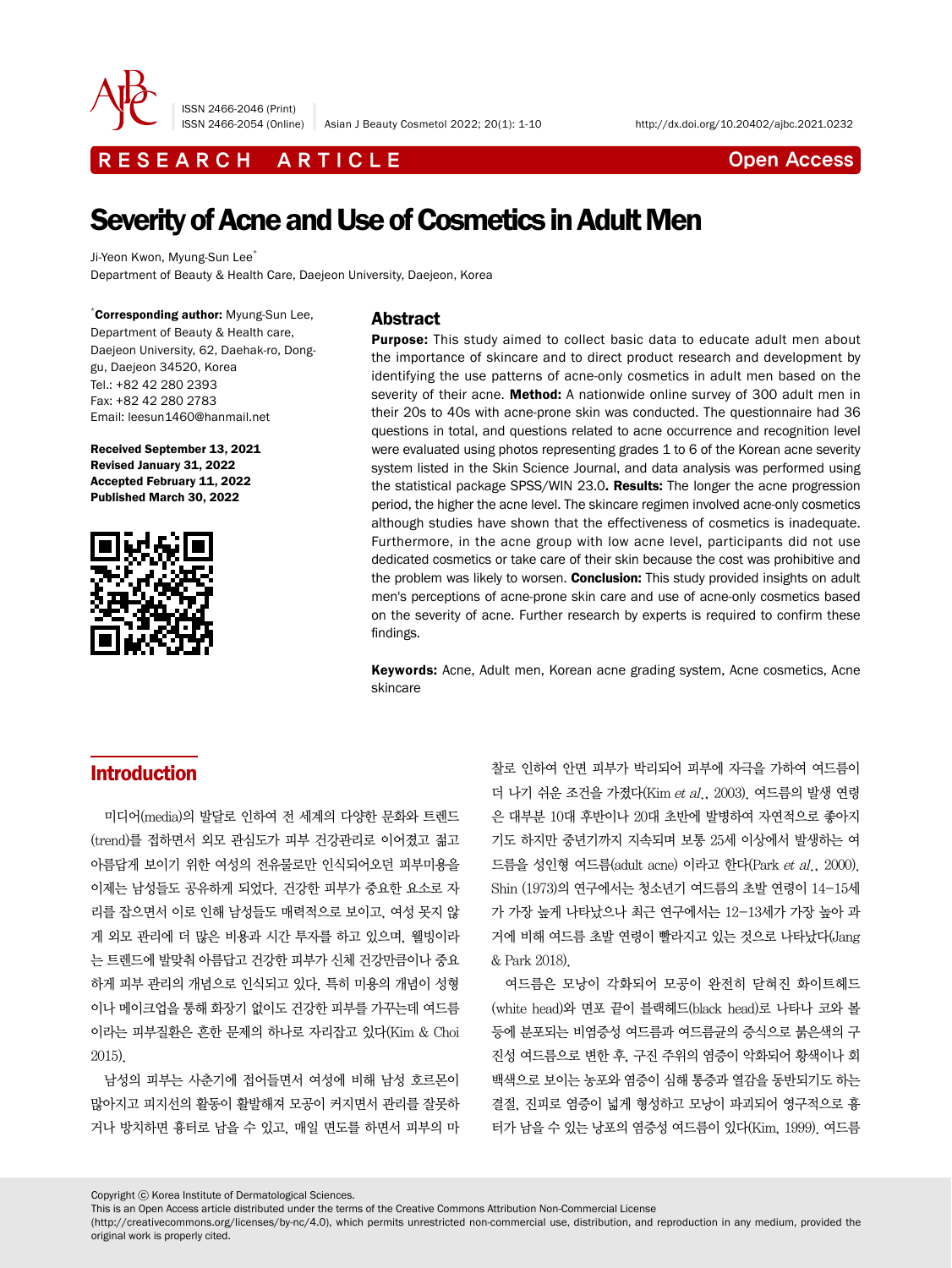의 정확한 원인은 알려져 있지 않고, 복합적인 원인으로 작용을 하며 여드름의 네 가지 중요 원인은 과도한 피지, 여포 상피 과다 증식 및 그에 따른 여포 막힘, 염증, 모낭내의 상주 균인 프로피오니박테리움 아크네스(Propionibacterium acnes)의 활동이 대표적으로 알려져 있 으며 그람 양성, 다형성 간균으로 혐기성 조건에서 생장하며 단핵 백 혈구, 다핵 백혈구 및 대식세포를 통해 염증 매개 인자를 생성 함으 로써 여드름 유발의 병원체로 중요한 역할을 한다고 알려져 있다(Lee & Song, 2018).

여드름의 악화 요인 중 내적 요인으로는 유전적인 영향과 생리 전 호르몬의 변화, 사춘기 호르몬 변화, 면역기능 악화와 내분비 기능 장애에 의한 여드름이 있으며, 외적 요인으로는 스트레스로 인한 호 르몬의 변화와 물리적 요인인 여드름에 관한 잘못된 관리법, 약물성 피부질환 치료제의 부작용, 계절과 기후, 음식 섭취로 인한 요인으로 여드름이 발생한다(Jung, 2007). 선행논문 결과 여드름 등급은 한국 형 여드름 중증도 시스템(Korean Acne Grading System, KAGS)으 로 여드름의 정도를 한국인의 피부 특성에 맞게 6등급으로 분류한 시 스템을 사용하고 있으며, 1단계의 구진은 10개 이하, 2단계 구진은 11-30개 이하이고, 3단계의 구진은 31개-10개 이상의 결절을 말하 며, 4단계는 가벼운 흉터와 결절이 11개에서 20개 이상, 5단계의 결 절은 21개 이상의 중간 정도의 흉터가 있으며, 6단계는 31개 이상의 결절과 심한 흉터를 갖고 있다(Sung et al., 2004).

여드름 전용 화장품은 2017년 5월 30일로 화장품 법 시행규칙이 개정되면서 여드름 전용 화장품이 의약외품에서 여드름의 증상을 완 화하는 기능성 화장품으로 확대되면서 '질병의 예방이나 치료를 위 한 의약품이 아님'으로 문구를 반드시 기재해야 한다. 여드름 피부 용 화장품은 각질제거에 도움을 주는 유황(sulfur), 아하(AHA), 바하 (BAHA) 등이 있고, 여드름 균의 증식을 억제하는 레티놀(retinol)과 머드성분, 외부 미생물에 대한 항균작용이나 항염작용, 피부의 상처 를 회복시켜주는데 도움을 주는 파이토스핑고신(phytosphingosine), 항박테리아, 항진균력, 아토피 피부 등 다양한 피부질환에 활용되는 티트리 오일(tea tree oil)과 보습 기능을 하는 알로에 베라 겔(aloe vera gel), 알란토인(allantoin) 등이 있다(Kim et al., 2005; Bae, 2020). 또한 해초필링과 글리콜릭산 필링이 모공수와 블랙헤드, 여 드름 발생과 압출 치료로 생긴 색소침착의 감소 결과를 보고했으며, 모공각화증의 개선된 비교 연구에서는 해초 필링이 각질개선 효과 가 뛰어남을 보고하였다(Kim & Lee, 2010). 위의 해초 필링과는 다 른 방법으로 여드름 피부의 개선과 자극 및 부작용이 적은 피부장벽 의 개선을 목적으로 하는 세라마이드가 포함된 피부장벽 대체 치료 (barrier replacement therapy)제가 있으며(Lee & Son, 2018), 최근 피부관리를 위한 치료제로 사용되는 스피큘은 해초류, 해면동물, 무 척추 동물 종 porifera로부터 유래 된 것으로 주로 탄산칼슘 또는 콜 라겐과 실리카로 구성된 스피큘을 함유한 세안제가 여드름 치료에 효 과적이라는 연구도 진행되었다(Lee & Choi, 2019). 또한 눈에 띄는 모공수와 크게 열린 모공수에서 큰 감소 효과와 경피수분손실량이 유

의미하게 감소하였다(Kim & Choi 2018).

현재까지는 성인 남성의 여드름 피부 관련 지식 및 특정 성분의 적 용 효과와 식습관에 대한 연구 정도로만 진행되어 성인 남성의 여드 름 중증도에 따른 여드름 화장품 사용 행태에 대한 연구는 미비한 실 정이므로 본 연구에서는 성인 남성의 여드름 등급별 중증도에 따른 여드름 전용 화장품의 사용 행태를 파악하여 성인 남성의 피부관리에 대한 중요성을 알리고 제품 연구 개발의 방향을 설정할 수 있도록 유 용한 기초자료로 제공하는데 목적이 있다.

# **Methods**

#### 1. 연구 대상자 및 자료 수집 기간

본 연구의 대상자는 전국에 있는 성인 남성을 대상으로 현재 여드 름 피부를 가진 20대에서 40대 성인 남성을 대상으로 2019년 11월 1 일부터 11월 15일까지 온라인 설문조사를 실시하였다.

#### 2. 연구방법

#### 1) 연구 절차

설문지 문항을 온라인으로 총 500명에게 메일을 배포하여 접속한 수가 435명으로 그 중에서 참여하기 버튼을 눌러서 끝까지 완료한 수가 321명이다. 그 중 척도 문항에서 일자 찍기 한 것과 응답시간이 짧은 데이터는 제거하고 총 300부의 설문 자료를 수집하여 분석하였 다.

#### 2) 연구 도구

본 연구의 설문지 구성은 목적에 맞도록 설문지를 수정 및 보완하 여 총 36문항으로 인구통계학적 요인 6문항, 생활습관 및 식습관의 특성 9문항, 피부관리 실태 5문항, 여드름 발생 및 인식 정도 9문항, 화장품 사용실태 및 구매행태 7문항으로 구성하였으며, 그 중 여드름 발생 및 인식 정도 문항은 한국형 여드름 중증도 시스템 대한 피부 과 학지에 기재된 1등급-6등급을 나타내는 사진을 이용하였다. 여드름 등급은 1등급은 238명(79.3%), 2등급 48명(16%), 3등급은 66명(2%) 이며, 4등급 4명(1.3%)과 5등급 3명(1.0%), 6등급은 1명(0.4%)이며 적은 관계로 3등급에 포함시켰다.

#### 3. 자료 분석

조사 대상자의 일반적 특성(식습관과 생활습관, 피부관리 실태 및 여드름 관련 특성 그리고 화장품 사용 실태)을 빈도분석으로 실시하 였고, 조사 대상자의 특성에 따라 여드름의 중증도에 따른 차이를 확 인하기 위해 교차분석을 실시하였다. 수집된 설문조사 300부를 데이 터 코딩 및 데이터 클리닝 과정을 거쳐 통계 패키지 SPSS/WIN 23.0 (IBM, USA)을 이용하여 통계처리 하였고 가설 검증의 유의 확률은 0.05수준에서 검증하였다(p<0.05).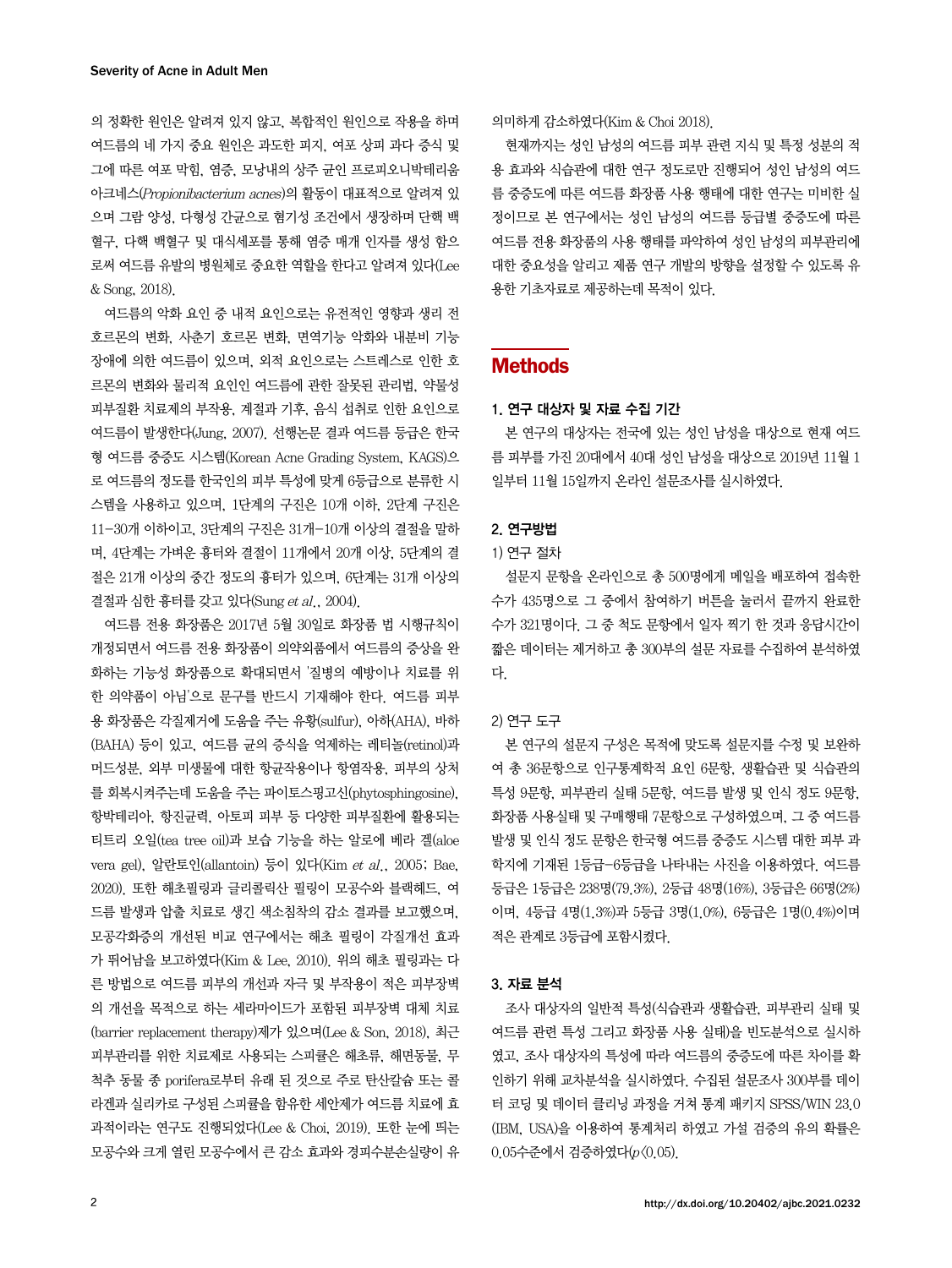# **Results**

#### 1. 일반적 특성에 따른 여드름 중증도

Table 1에서 일반적 특성에 따른 분석 결과 연령에 따라 1등급은 40대가 87.6%로 가장 많았으며 2등급은 30대가 19.8%, 3등급 이상 은 20대가 5.2% 많은 순으로 나타났다. 결혼 여부에서 1등급은 기 혼 83.8%, 2등급은 미혼 18.3%, 3등급 이상은 미혼 6.1%로 나왔으

며, 평균 월 소득은 1등급 '100만원 미만' 89.7%로 많았으며 2등급은 '200만원-300만원 미만' 23.3%, 3등급 이상은 '100만원 미만' 10.3% 순으로 나타났다. 직업은 1등급 '판매, 서비스직' 95.5%, 2등급은 '생 산, 기술직' 23.5%, 3등급 이상은 '사업, 자영업' 직종에서 12.5% 많 은 것으로 나타났으나 통계적으로 일반적 특성에 따른 여드름 중증도 차이는 p<0.05로 나타나 유의미한 차이가 없는 것으로 나타났다.

### Table 1. Difference in acne grading according to general characteristics

| Classification        |                                 | Grade 1 | Grade 2        | Grade 3 or higher   | Total  | $\chi^2\left(\rho\right)$ |
|-----------------------|---------------------------------|---------|----------------|---------------------|--------|---------------------------|
|                       | 20s                             | 73      | 19             | 5                   | 97     |                           |
| Age                   |                                 | 75.3%   | 19.6%          | 5.2%                | 100.0% | 6.741(0.150)              |
|                       | 30s                             | 80      | 21             | 5                   | 106    |                           |
|                       |                                 | 75.5%   | 19.8%          | 4.7%                | 100.0% |                           |
|                       | 40s                             | 85      | 8              | 4                   | 97     |                           |
|                       |                                 | 87.6%   | 8.2%           | 4.1%                | 100.0% |                           |
|                       | Unmarried                       | 124     | 30             | 10                  | 164    |                           |
| <b>Marital status</b> |                                 | 75.6%   | 18.3%          | 6.1%                | 100.0% | 3.408 (0.182)             |
|                       | Married                         | 114     | 18             | 4                   | 136    |                           |
|                       |                                 | 83.8%   | 13.2%          | 2.9%                | 100.0% |                           |
|                       | Less than                       | 26      | 0              | 3                   | 29     |                           |
|                       | 1 million won                   | 89.7%   | 0.0%           | 10.3%               | 100.0% |                           |
|                       | Less than                       | 32      | 6              | 3                   | 41     |                           |
|                       | 1 to 2 million won              | 78.0%   | 14.6%          | 7.3%                | 100.0% |                           |
|                       | Less than<br>2 to 3 million won | 77      | 24             | $\overline{2}$      | 103    |                           |
| Average monthly       |                                 | 74.8%   | 23.3%          | 1.9%                | 100.0% | 15.240 (0.124)            |
| income                | Less than<br>3 to 4 million won | 48      | 6              | 3                   | 57     |                           |
|                       |                                 | 84.2%   | 10.5%          | 5.3%                | 100.0% |                           |
|                       | Less than<br>4 to 5 million won | 26      | $\overline{7}$ | $\overline{2}$      | 35     |                           |
|                       |                                 | 74.3%   | 20.0%          | 5.7%                | 100.0% |                           |
|                       | More than                       | 29      | 5              | $\mathbf 1$         | 35     |                           |
|                       | 5 million won                   | 82.9%   | 14.3%          | 2.9%                | 100.0% |                           |
|                       |                                 | 25      | $\overline{2}$ | $\overline{2}$      | 29     |                           |
|                       | A university student            | 86.2%   | 6.9%           | 6.9%                | 100.0% |                           |
|                       | Professional                    | 22      | $\overline{7}$ | $\mathbf 1$         | 30     |                           |
|                       | job, professional<br>technician | 73.3%   | 23.3%          | 3.3%                | 100.0% |                           |
|                       |                                 | 133     | 31             | 8                   | 172    |                           |
|                       | An office job                   | 77.3%   | 18.0%          | 4.7%                | 100.0% |                           |
| Occupation            |                                 | 21      | $\mathbf{1}$   | 0                   | 22     | 13.887 (0.308)            |
|                       | Sales, service                  | 95.5%   | 4.5%           | 0.0%                | 100.0% |                           |
|                       | Business,                       | 11      | 3              | $\overline{c}$      | 16     |                           |
|                       | self-employed                   | 68.8%   | 18.8%          | 12.5%               | 100.0% |                           |
|                       | Production,                     | 13      | $\overline{4}$ | $\mathsf{O}\xspace$ | 17     |                           |
|                       | technology                      | 76.5%   | 23.5%          | 0.0%                | 100.0% |                           |
|                       |                                 | 13      | 0              | $\mathbf 1$         | 14     |                           |
|                       | Other                           | 92.9%   | 0.0%           | 7.1%                | 100.0% |                           |

\* p<0.05; \*\*p<0.01; \*\*\*p<0.001.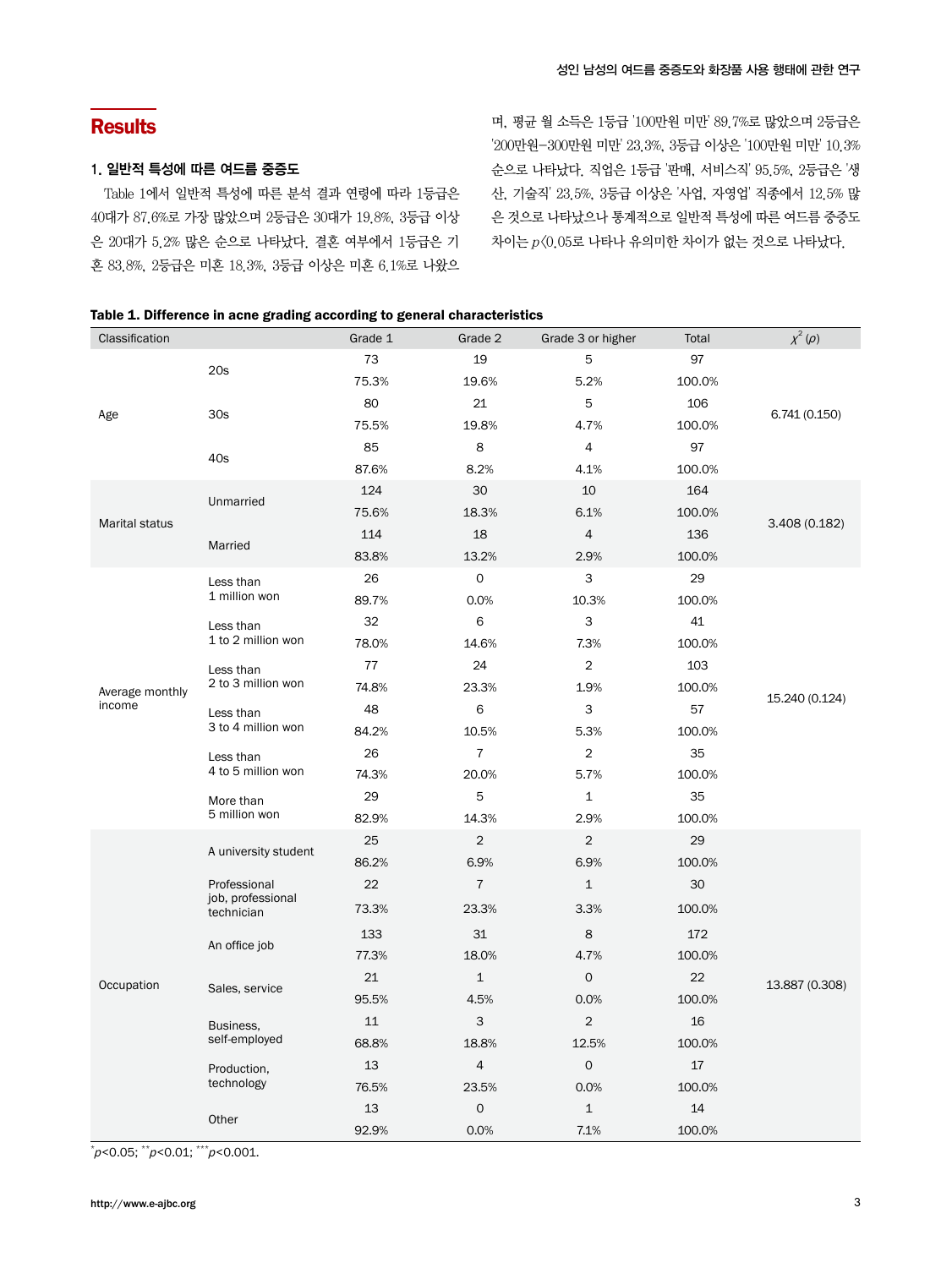### 2. 여드름 진행 기간에 따른 여드름 중증도 차이

Table 2에서는 여드름 진행 기간으로 1등급은 2개월 미만에서 가장 많았고 2등급 2-5개월 미만 28.6%, 3등급 이상에서는 2년 이상 7.7% 로 많이 나타나 여드름 진행 기간이 길수록 중증도가 높게 나타나는 것을 알 수 있었으며 통계적으로 여드름 중증도 차이는 p<0.05로 나타 나 유의미한 차이가 있는 것으로 나타났다.

#### 3. 피부 관리 여부에 따른 여드름 중증도 차이

Table 3은 피부 관리 여부에 따른 결과로 '피부 관리를 하지 않는다' 는 응답자 중 1등급이 88.9%로 많이 나타났고 '피부관리를 한다'는 응 답자 중 2등급 20.8%, 3등급 이상은 6.0%로 많이 나타나 여드름 등급 이 높을수록 피부관리를 하고 있었으며, 통계적으로 피부 관리 여부에 따른 결과는 p<0.05로 나타나 유의미한 차이가 있는 것으로 나타났다.

### 4. 여드름 전용 화장품 사용 여부에 따른 여드름 중증도 차이

Table 4에서는 여드름 전용 화장품 사용 여부에 따른 응답자 중 1등

급이 '여드름 전용 화장품을 사용하지 않는다' 88.5%로 높게 나타났고 ' 여드름 전용 화장품을 사용한다' 응답자 중 2등급은 35.4%, 3등급 이 상은 9.8%로 나타나 여드름 등급이 높을수록 여드름 전용 화장품을 사 용하고 있어 통계적으로 여드름 전용 화장품 사용 여부 중증도 차이는  $p(0.05E$  나타나 유의미한 차이가 있는 것으로 나타났다.

# 5. 여드름 전용 화장품을 사용 하지 않는 이유에 따른 여드름 중증 도 차이

Table 5를 분석한 것으로 여드름 전용 화장품을 사용 하지 않는 응 답자 218명 중 사용 안하는 이유로 1등급 93.5%는 '가격이 부담스러 워서', 2등급은 13.2%로 '피부 자극 성분이 심할 거 같아서'로 나타났 고, 3등급 이상은 5.4%로 '피부 개선 효과가 없을 거 같아서' 라고 응 답하였으나 통계적으로 전용 화장품 사용 하지 않는 이유에 따른 중 증도 차이는 p>0.05로 나타나 유의미한 차이가 없는 것으로 나타났 다.

#### Table 2. Difference in acne grading according to the duration of acne

| Classification   |                                 | Grade 1 | Grade 2     | Grade 3 or higher | Total  | $\chi^2(\rho)$    |
|------------------|---------------------------------|---------|-------------|-------------------|--------|-------------------|
|                  | Less than                       | 50      | $\mathbf 0$ | 0                 | 50     | 33.610*** (0.000) |
|                  | 2 months                        | 100.0%  | 0.0%        | 0.0%              | 100.0% |                   |
|                  | Less than                       | 18      | 8           | $\overline{2}$    | 28     |                   |
| Duration of acne | 2 to 5 months                   | 64.3%   | 28.6%       | 7.1%              | 100.0% |                   |
|                  | Less than<br>5 months to 1 year | 25      | 3           | 0                 | 28     |                   |
|                  |                                 | 89.3%   | 10.7%       | 0.0%              | 100.0% |                   |
|                  | Less than                       | 36      | 2           | $\mathbf 0$       | 38     |                   |
|                  | a year or two                   | 94.7%   | 5.3%        | 0.0%              | 100.0% |                   |
|                  |                                 | 109     | 35          | 12                | 156    |                   |
|                  | Over 2 years                    | 69.9%   | 22.4%       | 7.7%              | 100.0% |                   |

 $\sqrt{x}$ \*\*\*p<0.001.

#### Table 3. Difference in acne severity depending on skincare

| Classification                        |        | Grade 1 | Grade 2 | Grade 3 or higher | Total  | $\chi^2(\rho)$     |
|---------------------------------------|--------|---------|---------|-------------------|--------|--------------------|
| Whether you take<br>care of your skin |        | 134     | 38      | 11                | 183    | $10.683**$ (0.005) |
|                                       | do     | 73.2%   | 20.8%   | 6.0%              | 100.0% |                    |
|                                       |        | 104     | 10      | 3                 | 117    |                    |
|                                       | do not | 88.9%   | 8.5%    | 2.6%              | 100.0% |                    |

 $*$  $p$ <0.01.

#### Table 4. Difference in acne grading according to the use of cosmetics for acne

| Classification                              |               | Grade 1 | Grade 2 | Grade 3 or higher | Total  | $\chi^2(\rho)$       |
|---------------------------------------------|---------------|---------|---------|-------------------|--------|----------------------|
|                                             | use           | 45      | 29      | 8                 | 82     | $41.221$ *** (0.000) |
| Use cosmetics<br>exclusively for<br>pimples |               | 54.9%   | 35.4%   | 9.8%              | 100.0% |                      |
|                                             | do not use it | 193     | 19      | 6                 | 218    |                      |
|                                             |               | 88.5%   | 8.7%    | 2.8%              | 100.0% |                      |

 $*^{**}p<0.001$ .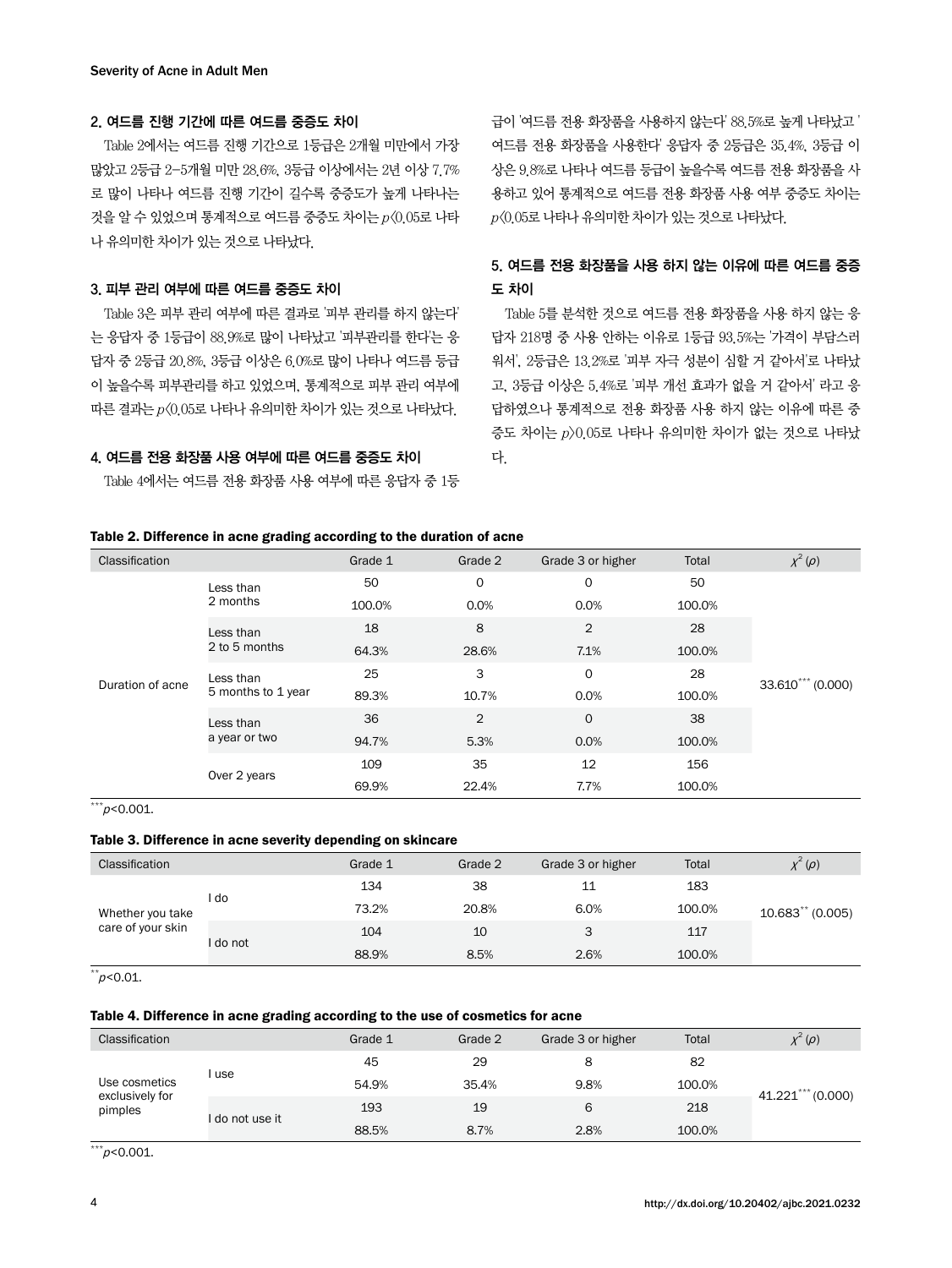### 6. 여드름 전용 화장품 구매 시 중요도에 따른 여드름 중증도 차이

Table 6에서는 여드름 전용 화장품을 사용하고 있는 응답자 82명 중 전용 화장품 구매 시 중요도에 따라 1등급은 '브랜드 이미지나 유 명도' 60.0%, '제품의 효능 및 효과' 54.7%, '화장품 유효성분' 52.2% 순으로 나타났으며 2등급은 '화장품 유효성분' 39.1%, 3등급 이상에 서 '제품의 효능 및 효과' 11.3%로 나타났으나 통계적으로 중증도 차 이는 p>0.05로 나타나 유의미한 차이가 없는 것으로 나타났다.

#### 7. 여드름 전용 화장품 효과 및 만족도에 따른 여드름 중증도 차이

Table 7은 여드름 전용 화장품을 사용하고 있는 82명 중 효과 및 만족도를 분석한 것으로 1등급은 '매우 만족' 83.3%로 나타났고 2등 급에서는 '매우 불만족' 75.0%, 3등급 이상은 66.7%로 '불만족 한다' 고 응답하여 높은 등급의 여드름군은 화장품의 효과를 만족하지 못한 것으로 나와 통계적으로 효과 및 만족도에 따른 여드름 중증도 차이 는 p<0.05로 나타나 유의미한 차이가 있는 것으로 나타났다.

#### Table 5. Differences in acne grading according to reasons for not using cosmetics for acne

| Classification                 |                                                     | Grade 1 | Grade 2        | Grade 3 or higher | Total  | $\chi^2(\rho)$ |
|--------------------------------|-----------------------------------------------------|---------|----------------|-------------------|--------|----------------|
|                                | I thought my skin<br>trouble would get              | 16      | $\overline{2}$ | 0                 | 18     | 6.751(0.564)   |
|                                | worse                                               | 88.9%   | 11.1%          | 0.0%              | 100.0% |                |
|                                | do not think it will                                | 81      | $\overline{7}$ | 5                 | 93     |                |
| The reason<br>why I do not use | improve my skin                                     | 87.1%   | 7.5%           | 5.4%              | 100.0% |                |
|                                | I thought it would<br>be a serious skin<br>irritant | 32      | 5              | $\mathbf{1}$      | 38     |                |
| cosmetics<br>for acne          |                                                     | 84.2%   | 13.2%          | 2.6%              | 100.0% |                |
|                                | The price is too high                               | 58      | $\overline{4}$ | 0                 | 62     |                |
|                                |                                                     | 93.5%   | 6.5%           | 0.0%              | 100.0% |                |
|                                |                                                     | 6       | 1              | 0                 |        |                |
|                                | Others                                              | 85.7%   | 14.3%          | 0.0%              | 100.0% |                |

#### Table 6. Differences in acne grading according to the importance of purchasing cosmetics exclusively for acne

| Classification                              |                                             | Grade 1      | Grade 2 | Grade 3 or higher | Total  | $\chi^2(\rho)$ |
|---------------------------------------------|---------------------------------------------|--------------|---------|-------------------|--------|----------------|
| The importance<br>of acne-only<br>cosmetics | Brand image<br>and popularity               | 3            | 2       | 0                 | 5      | 1.676 (0.947)  |
|                                             |                                             | 60.0%        | 40.0%   | 0.0%              | 100.0% |                |
|                                             | The effective<br>ingredient<br>in cosmetics | 12           | 9       | $\overline{2}$    | 23     |                |
|                                             |                                             | 52.2%        | 39.1%   | 8.7%              | 100.0% |                |
|                                             | Product efficacy                            | 29           | 18      | 6                 | 53     |                |
|                                             |                                             | 54.7%        | 34.0%   | 11.3%             | 100.0% |                |
|                                             | Cheap price                                 | $\mathbf{1}$ | 0       | 0                 | 1      |                |
|                                             |                                             | 100.0%       | 0.0%    | 0.0%              | 100.0% |                |

#### Table 7. Difference in acne grading according to the effectiveness and satisfaction of acne-only cosmetics

| Classification                                               |                   | Grade 1     | Grade 2      | Grade 3 or higher | Total  | $\chi^2\left(\rho\right)$ |
|--------------------------------------------------------------|-------------------|-------------|--------------|-------------------|--------|---------------------------|
|                                                              |                   | $\mathbf 0$ | 3            | $\mathbf{1}$      | 4      | 22.018** (0.005)          |
|                                                              | Very dissatisfied | 0.0%        | 75.0%        | 25.0%             | 100.0% |                           |
|                                                              |                   | $\mathbf 0$ | $\mathbf{1}$ | $\overline{2}$    | 3      |                           |
| The effects and<br>satisfaction<br>of acne-only<br>cosmetics | Unsatisfactory    | 0.0%        | 33.3%        | 66.7%             | 100.0% |                           |
|                                                              | Usually           | 28          | 14           | 5                 | 47     |                           |
|                                                              |                   | 59.6%       | 29.8%        | 10.6%             | 100.0% |                           |
|                                                              | Satisfactory      | 12          | 10           | $\circ$           | 22     |                           |
|                                                              |                   | 54.5%       | 45.5%        | 0.0%              | 100.0% |                           |
|                                                              | Very satisfied    | 5           | 1            | 0                 | 6      |                           |
|                                                              |                   | 83.3%       | 16.7%        | 0.0%              | 100.0% |                           |

 $*^{*}p<0.01$ .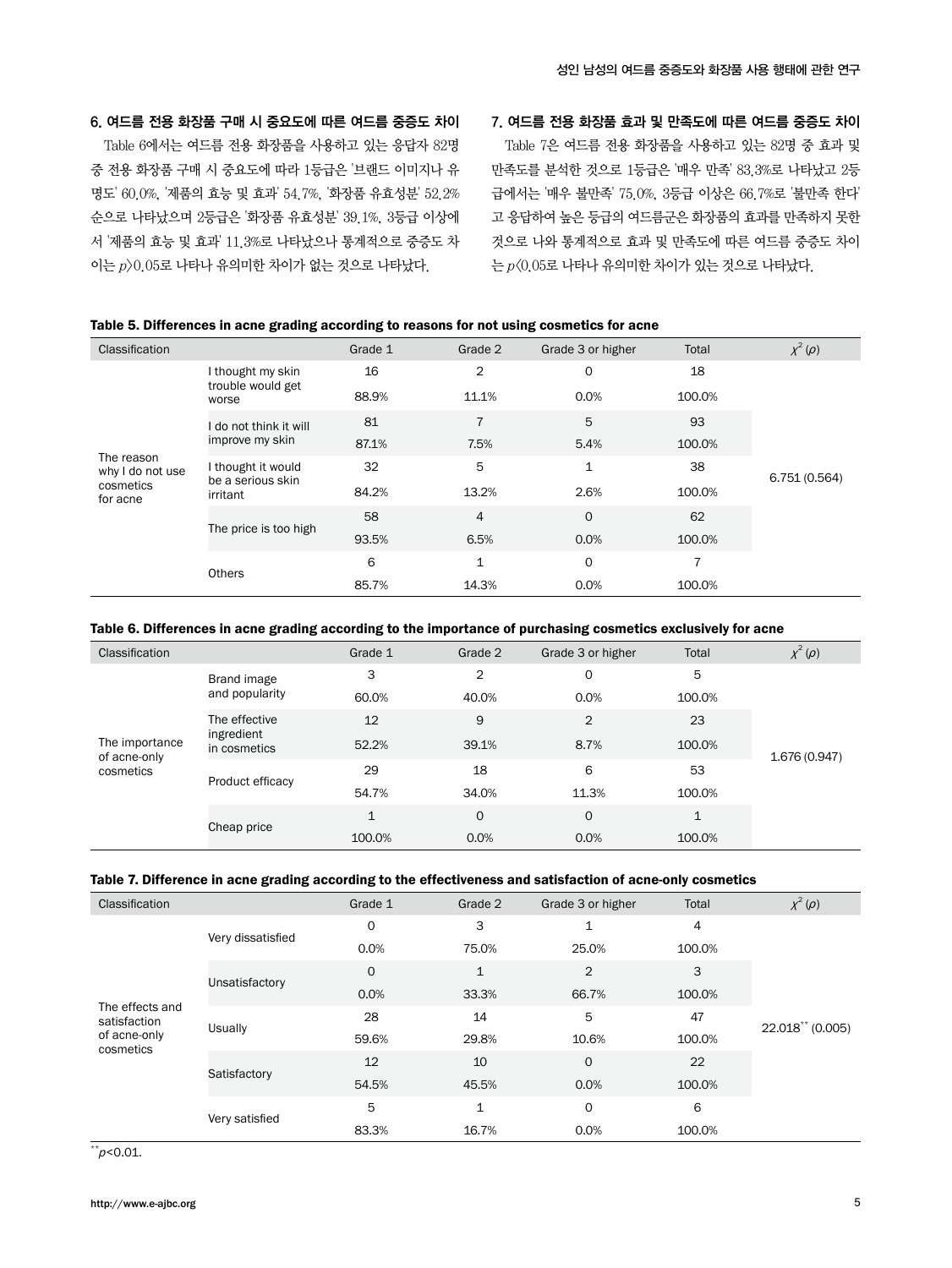# **Discussion**

본 연구결과, 일반적 특성에서 20대와 미혼이 여드름 등급이 높았 으며, 평균 월 소득은 소득이 적을수록, 직업은 사업과 자영업의 직 종에서 중증도가 높게 나타났다. 여드름 진행 기간에 따른 중증도 분 석 결과 2개월 미만에서 1등급이 많았으며 2년 이상 지속된 여드름 군은 3등급 이상이 많이 나와서 여드름 진행 기간이 오래될수록 여드 름 등급이 높은 것을 알 수 있었고, 피부관리 여부에 따른 여드름 중 증도를 분석한 결과 여드름 2등급부터 3등급 이상일수록 피부관리를 하고 있었다. 선행연구에서도 여드름 진행 기간이 짧을수록 1등급이 많았으며 여드름 진행 기간이 오래될수록 2등급이 많은 것으로 보아 여드름 지속기간이 길수록 꾸준한 피부관리가 필요하다는 것을 알 수 있었고, 여드름 1등급인 여드름군은 여드름이 피부질환임에도 불구 하고 관리의 필요성을 느끼지 못하는 것으로 보였다(Kim, 2020).

여드름 전용 화장품의 사용 행태에 관한 분석 결과 '여드름 전용 화 장품을 사용한다'가 2등급부터 3등급 이상에서 높게 나타났고 1등급 여드름군은 대부분 전용 화장품을 사용하지 않는 것으로 응답하였으 며 여드름 전용 화장품을 사용하지 않는 이유는 여드름 등급이 높을 수록 가격이 부담스럽고 트러블이 더 심해질 거 같아서라고 응답하 였다. 선행 논문의 한 연구에서는 필요성을 느끼지 못해서 여드름 전 용 화장품을 사용하지 않는다의 여드름군이 높게 나타났으며 여성이 남성보다 여드름 전용 화장품을 많이 사용하고 있었다(Kim & Seol, 2015).

여드름 화장품 구매 시 중요도는 낮은 등급에서 브랜드 이미지나 유명도로 구매하였고 여드름 3등급 이상에서 구매 시 화장품 효능 및 효과가 중요하다고 응답하였으며, 여드름 전용 화장품의 효과 및 만 족도는 여드름 등급이 높을수록 불만족으로 응답하였고 여드름 등급 이 낮을수록 매우 만족으로 응답하였는데 선행 논문의 연구에서도 여 드름 등급이 높고 여드름 진행이 길수록 전용 화장품 구매 시 화장품 의 효능 및 효과를 가장 중요시하고 여드름 등급이 낮을수록 사용 후 만족도가 높아 본 연구결과를 뒷받침하였다(Kim, 2020). 연구의 한 계성으로는 여드름의 중증도가 전문가에 의한 여드름 등급이 아닌 주 관적으로 정해진 점은 아쉬웠으며 향후 다양한 표본수와 변수들로 좀 더 구체적인 논문이 나오기를 기대한다.

# **Conclusion**

본 연구는 여드름이 있는 성인 남성만을 대상으로 여드름 등급별 중증도에 따른 여드름 전용 화장품의 사용 행태에 대하여 조사하였으 며 연구 결과는 여드름 등급이 높을 수록 여드름의 진행 기간이 길었 고 여드름 피부관리와 전용 화장품을 사용하고 있었으나 전용 화장 품의 효과는 만족하지 못한 연구 결과가 나왔다. 또한 여드름 등급이

낮은 여드름군에서 피부관리를 하지 않았으며 이유는 '가격이 부담스 럽고 트러블이 더 심해질 거 같아서 전용 화장품을 사용 안한다'고 응 답하였다. 본 연구를 통하여 성인 남성의 여드름 등급별 중증도에 따 른 여드름 피부관리의 인식과 여드름 전용 화장품의 사용 행태를 파 악할 수 있었으며, 본 연구를 기초 자료로 활용하여 성인 남성의 여 드름 피부관리에 대한 중요성을 알리고 여드름 전용 화장품의 효능 효과를 높이기 위한 연구와 마케팅 개발로 이 분야 연구가 지속되기 를 바란다.

#### Author's contribution

JYK designed the study, filled out the questionnaire and wrote the manuscript. In addition, statistical analysis of the questionnaire was performed. MSL oversaw the projects.

#### Author details

Ji-Yeon Kwon (Graduate Student), Department of Beauty & Health Care, 62 Daehak-ro, Dong-gu, Daejeon 34520, Korea; Myung-Sun Lee (Professor), Department of Beauty & Health Care, 62 Daehak-ro, Dong-gu, Daejeon 34520, Korea.

# **References**

- Bae MG. Antioxidant activity and skin wrinkle improvement effect of tea tree essential oil. Journal of Beauty Industry, 15: 67-81, 2020.
- Jang OS, Park AN. Correlation between acne awareness and self-esteem during adolescence. Asian Journal of Beauty and Cosmetology, 2: 151-163, 2018.
- Jung JY. Acne. MD World Publishing, Seoul, pp1002-1006, 2007.
- Kim MJ. Acne prevention and treatment research. The New Medical Journal, 42: 1-17, 1999.
- Kim MJ, Kim JY, Bae JG, Yang HO. Milay's standard textbook for professional esthetician. Jeongdam Media, Seoul, pp695- 710, 2003. (Gerson J. 1998).
- Kim BB. A study on the actual condition of life habits and management according to the level of acne occurrence. Journal of the Korean Society of Cosmetics and Cosmetology, 10: 199-214, 2020.
- Kim SY, Choi YG. A study on skin health care behavior and adult men's concern level for appearance. The Korean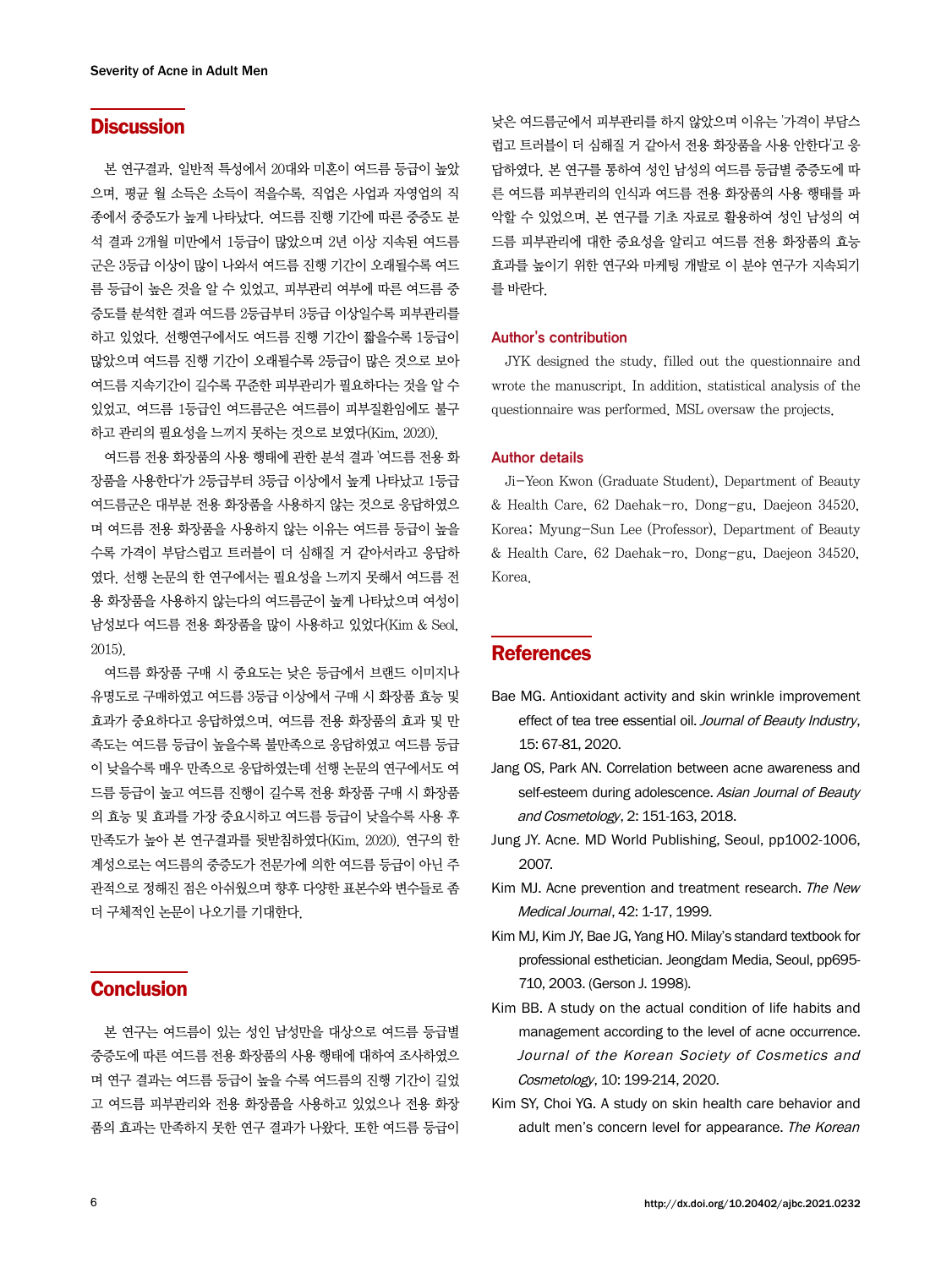Beauty Management Journal, 3:145-157, 2015.

- Kim EJ, Lee SH. The effects of seaweeds scaling and glycolic acid peeling on the acne skin. Asian Journal of Beauty and Cosmetology, 8: 11-19, 2010.
- Kim JD, Seol JE. A study on the state of acne awareness and care. The Journal of the Koran Society of Knit Design, 13: 1-9, 2015.
- Kim HH, Yu YH, Leem MH, Choe TB. A clinical study for the effect of phytosphingosine solution on the skin microbes. Asian Journal of Beauty and Cosmetology, 3: 139-146, 2005.
- Kim HS, Choi YH. Comparative study on changes in skin condition according to peeling care techniques. Asian Journal of Beauty and Cosmetology, 16: 82-92, 2018.
- Lee CH, Choi BS. Improvement of facial acne on skin with 3% spicule. Asian Journal of Beauty and Cosmetology, 17: 397-410, 2019.
- Lee DS, Song HG. Antibacterial activity of isolated bacteria against Propionibacterium acnes causing acne vulgaris. Korean Journal of Microbiology, 54: 272-279, 2018.
- Lee JY, Son HJ. Trends in the efficacy and safety of ingredients in acne skin treatments. Asian Journal of Beauty and Cosmetology, 16: 449-463, 2018.
- Park HJ, Choi SW, Che KO, Koh JS, Kim HO, Park JY. A comparison of the sebum excretion rate and the density of Propionibacterium acnes between adult acne and adolescent acne. Korean Journal of Dermatology, 38: 1199-1204, 2000.
- Shin S. Acne vulgaris in Korean adolescence. Korean Journal of Dermatology, 11: 17-27, 1973.
- Sung KJ, Rho YS, Choi EH, Oh JJ, Lee JH, Kim SW, Kim NI. Korean acne grading system. Korean Journal of Dermatology, 42: 1241-1247, 2004.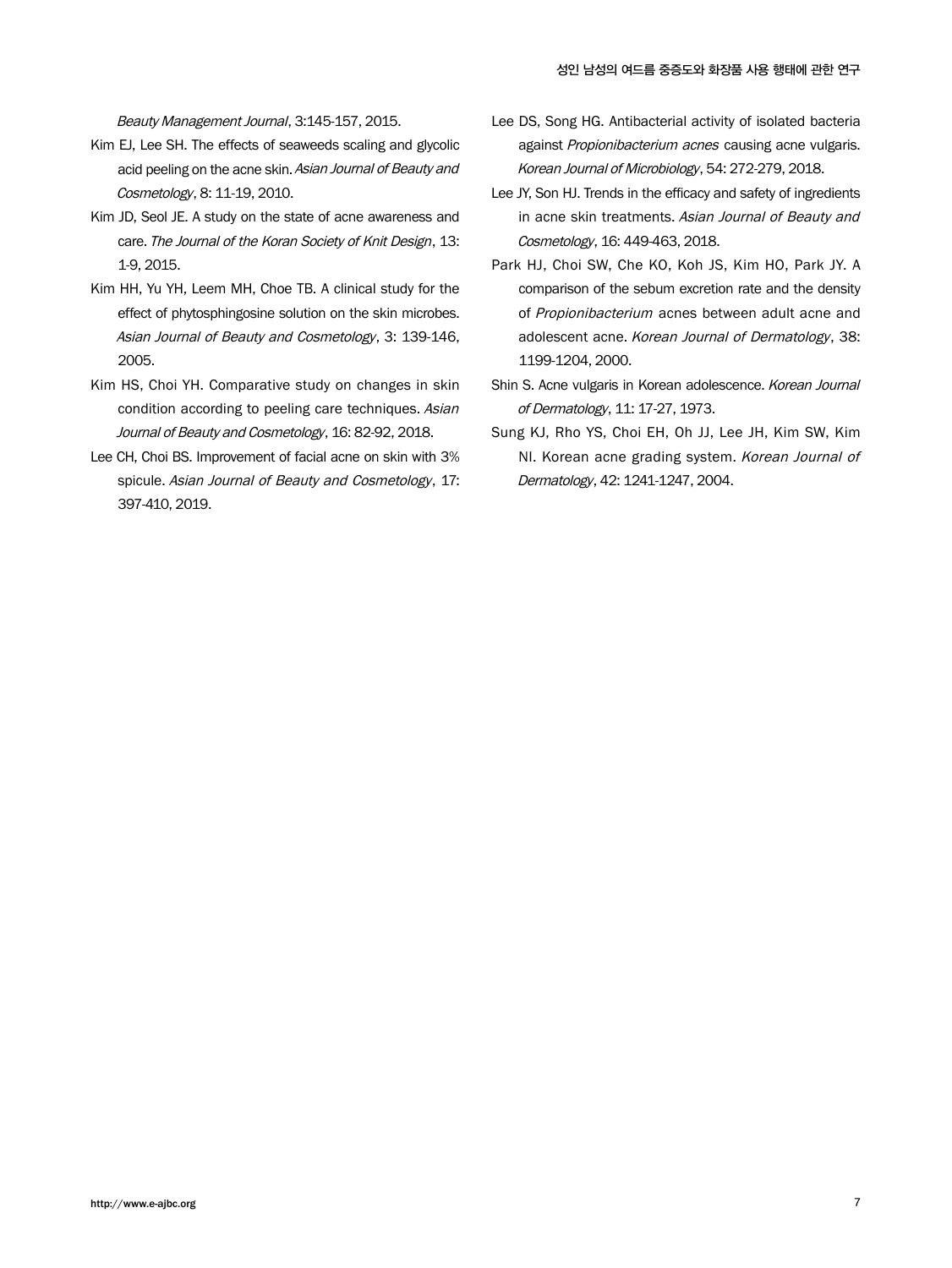#### 국문초록

# 성인 남성의 여드름 중증도와 화장품 사용 행태에 관한 연구

권지연, 이명선\* 대전대학교 뷰티건강관리학과, 대전, 한국

목적: 본 연구는 성인 남성의 여드름 등급별 중증도에 따른 여드름 전용 화장품의 사용행태를 파악하여 성인 남성의 피부관리에 대 한 중요성을 알리고 제품 연구 개발의 방향을 설정할 수 있도록 기초자료를 마련하고자 하였다. 방법: 전국에 있는 현재 여드름 피 부를 가진 20대-40대 성인 남성 300명을 대상으로 온라인 설문조사를 실시하였다. 설문지는 총 36문항으로 구성하였고 여드름 발 생 및 인식정도 문항은 한국형 여드름 중증도 시스템 대한 피부 과학지에 기재된 1등급-6등급을 나타내는 사진을 이용하여 평가하 였으며 자료 분석은 통계 패키지 SPSS/WIN 23.0을 사용하여 진행하였다. 결과: 여드름 등급이 높은 여드름군 일수록 여드름 진행 기간이 길고 여드름 전용 화장품을 사용하여 피부관리를 하였으나 화장품의 효과는 만족하지 못한 연구 결과가 나왔다. 또한 여드 름 등급이 낮은 여드름군에서는 전용 화장품을 사용하지 않았으며 피부관리를 하지 않은 이유는 가격이 부담스럽고 트러블이 더 심 해질 거 같아서라고 응답하였다. 결론: 본 연구를 통하여 성인 남성의 여드름 등급별 중증도에 따른 여드름 피부 관리의 인식과 여 드름 전용 화장품의 사용 행태를 파악할 수 있었으며 향후 여드름 등급별 중증도에 있어 주관적이 아닌 전문가에 의해 정해진 연구 가 필요하다.

핵심어: 여드름, 성인 남자, 한국 여드름 등급 시스템, 여드름 화장품, 여드름 피부 관리

#### 참고문헌

- 김문주, 김주연, 배정하, 양현옥, 표준피부관리학. 정담미디어, 서울, pp695-710, 2003. (Gerson J, 1998).
- 김문주. 여드름 예방 및 치료연구에 대한 고찰. 최신의학, 42: 1-17, 1999.
- 김보빈. 여드름 발생 정도에 따른 생활습관과 관리실태에 관한 연구. 한국화장품미용학회지, 10: 199-214, 2020.
- 김수연, 최영희. 성인남성의 외모관심도와 피부건강관리행위에 관한 연구. 한국뷰티경영학회지, 3: 145-157, 2015.
- 김은주, 리순화. 해초 스케일링과 글리콜릭산 필링이 여드름 피부에 미치는 영향. 아시안뷰티화장품학술지, 8: 11-19, 2010.
- 김주덕, 설주은. 여드름에 대한 인식 및 관리 실태 연구. 패션과 니트, 9: 1-9, 2015.
- 김희숙, 최영희. 박피 방법에 따른 피부 상태 변화에 관한 비교 연구. 아시안뷰티화장품학술지, 16: 82-92, 2018.
- 김현화, 유용호, 임미혜, 최태부. 파이토스핑고신 수용액이 피부 미생물에 미치는 임상적 연구. 아시안뷰티화장품학술지, 3: 139-146, 2005.
- 박현정, 최성우, 채경옥, 고재숙, 김형옥, 박연준. 성인형 여드름 환자의 사춘기 여드름환자의 지질도 및 Propionibacterium acnes 수의 비교. 대한피부과학회지, 38: 1199-1204, 2000.

배민규. 티트리 에센셜 오일의 황산화 활성 및 피부 주름개선 효과. 뷰티산업연구, 15: 67-81, 2020.

- 성경제, 노영석, 최응호, 오정준, 이주흥, 김선우, 김낙인. 한국형 여드름 중증도 시스템. 대한피부과학회지, 42: 1241- 1247, 2004.
- 신실. 한국인 청소년에 발생하는 좌창(挫瘡)에 관한 통계적 고찰. 대한피부과학회지, 11: 17-27, 1973.
- 이다솔, 송홍규. 여드름을 유발하는 Propionibacterium acens에 대한 분리 세균들의 항균활성. 미생물학회지, 54: 272- 279, 2018.

이주연, 손효정. 여드름 피부에 효능 및 안전성을 가진 성분의 연구동향. 아시안뷰티화장품학술지, 16: 449-463, 2018. 이창하, 최배석. 3%스피큘을 함유한 세안제의 피부안면 여드름 개선효과. 아시안뷰티화장품학술지, 17: 397-410, 2019.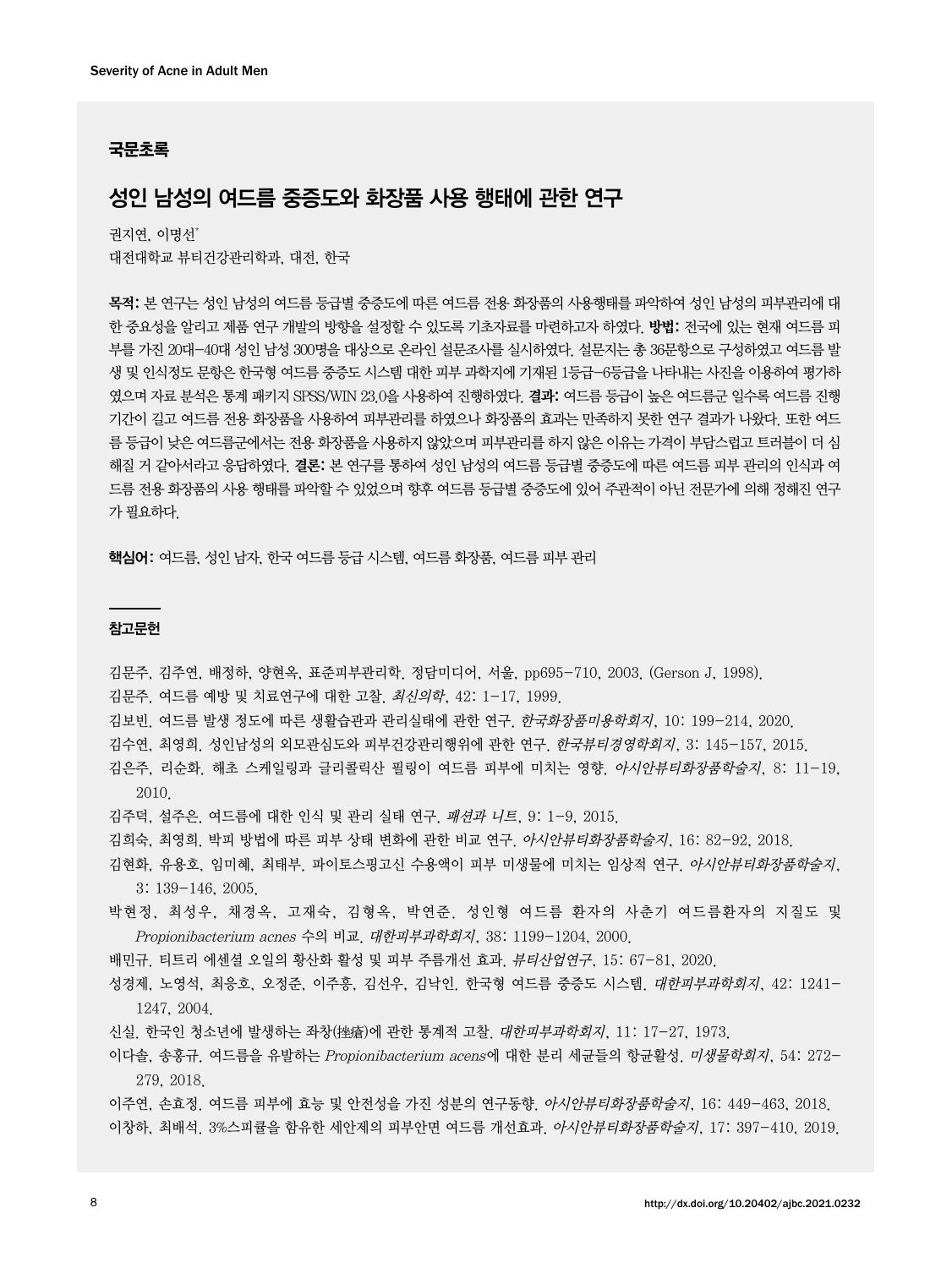장옥선, 박안나. 청소년기 여드름 인식도와 자아존중감의 상관관계. 아시안뷰티화장품학술지, 2: 151-163, 2018. 정종영. 여드름. 엠디월드, 서울, pp1002-1006, 2007.